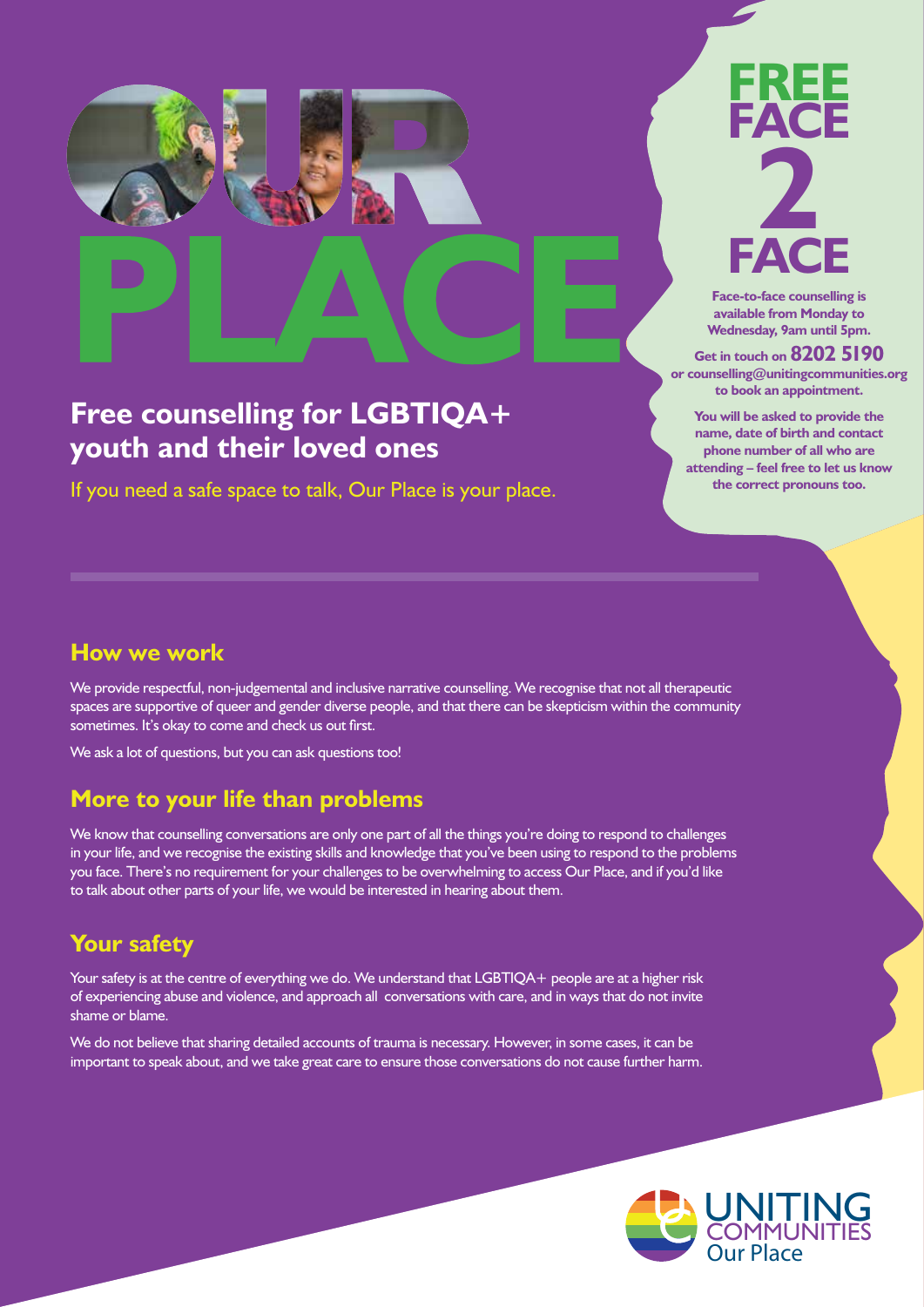## **Options for who attends**

You can choose to attend counselling by yourself or bring friends, family members or other support people. Families and support people of LGBTIOA+ young people are also welcome to come along separately.

## **Accessibility**

Options are available if you would like an Auslan, or other language interpreter, or would prefer telephone counselling. Our building is wheelchair accessible and counselling. Our building is wheelchair accessible and<br>has gender neutral bathrooms.

## **Frequency and duration of conversations**

Counselling conversations run for up to one hour at a time. Some people may choose to attend once, others come every few weeks for either a short or extended period of time. Different options work for different people and there is no limit to the number of conversations you can have.

People choose to attend counselling for many different reasons. You might want to speak about things related to sexuality, gender or intersex status, or you might want to talk about relationships, hopes for the future, current struggles or past experiences.

Families and support people may want to discuss feelings like loss, loneliness, confusion, anger or sadness in relation to a young person coming out, or explore how to better support them.

Conversations can move in many different directions. Whatever you want to talk about, we hope to provide a safe space where you feel comfortable and accepted.

## **Giving us feedback**

We are always learning how to better support LGBTIOA+ young people and their loved ones, and from time-to-time we will get things wrong. Our Place is a new service, and we want to co-create it with the community. This means that we are not only open to your insight, but hoping for it!





# **It's okay to say 'no' to counselling**<br>If you find that counselling is not the best fit for you - that's out

If you find that counselling is not the best fit for you - that's ok! If you can't, or choose not to, come along to a booked counselling session, that is totally fine. Please try to give us at least 24 hours' notice so that someone else on the waiting list can use that appointment time.

## **If we make a mistake**

Here are some of the ways you can let us know if you think we need to do some more learning or if you've had any experience with us that doesn't feel good:

- Let your counsellor know you can do this at any time and it is never too late.
- Let another member of staff know, including the reception team or management, especially if you'd prefer not to speak with your counsellor.
- Give feedback onlin[e here o](https://www.unitingcommunities.org/contact-us/feedback/)r you can ask reception staff for a Compliments and Suggestions Form to fill out and place in the feedback box in the waiting room.

We know it may feel uncomfortable to let your counsellor know that you'd like something to be different and we will do everything possible to make that process easier for you.